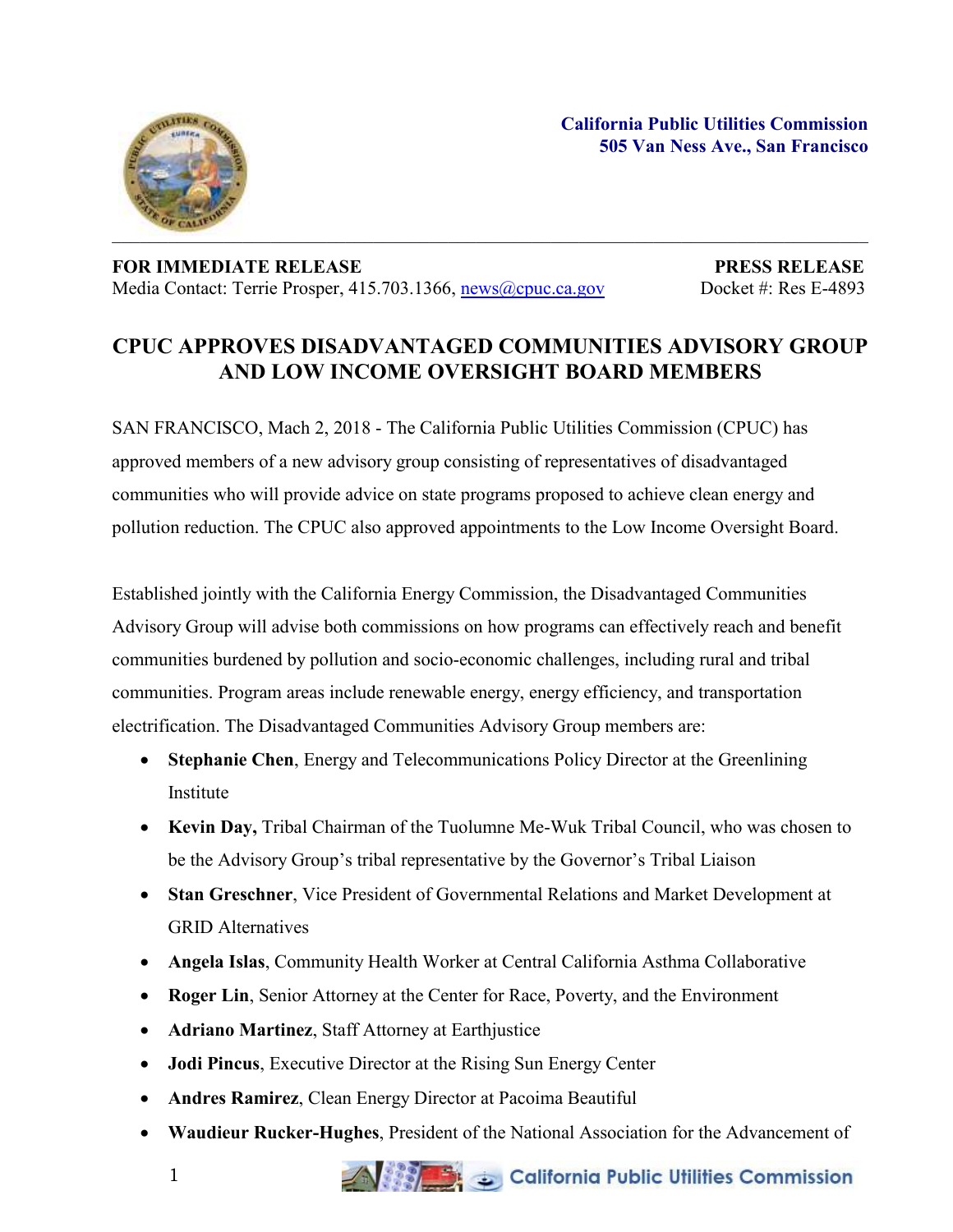Colored People (NAACP), Riverside Branch

- **Phoebe Seaton**, Co-Director and Attorney at the Leadership Counsel for Justice and Accountability
- **Tyrone Roderick Williams**, Director of Development at Sacramento Housing and Redevelopment Agency and Director of the Sacramento Promise Zone

The creation of the advisory group fulfills a requirement in Senate Bill 350, the Clean Energy and Pollution Reduction Act of 2015. Members of the group represent the diverse nature of disadvantaged communities throughout the state. The California Energy Commission approved the appointments on Feb. 21, 2018. The advisory group's first meeting is expected to be in early spring.

"We are excited that these newly appointed members have volunteered to provide their expertise and guidance on how we can invest equitably in our transition to a clean economy," said Commissioner Martha Guzman Aceves.

The CPUC also appointed members to the Low Income Oversight Board, as follows:

- **Larry Gross**, an incumbent public member of the Low Income Oversight Board, having been appointed to his initial two-year term in January 2012. He is the Executive Director of the Coalition for Economic Survival, a tenants' rights organization serving low and moderateincome renters throughout the greater Los Angeles area.
- **Jeffrey Linam**, an incumbent member of the Low Income Oversight Board, having been appointed to his initial two-year term in February 2016, as the water corporation representative. He is Vice President of Rates and Regulatory for California American Water and Hawaii American Water with more than 20 years of experience working for regulated utilities in California.
- **Maria Stamas**, a new public member to the Low Income Oversight Board. She is an attorney and policy director with the Natural Resources Defense Council (NRDC) and their lead attorney for a coalition-based initiative, Energy Efficiency for All.
- **Patricia Watts**, an incumbent member of the Low Income Oversight Board, having been appointed to her initial two-year term in January 2012 as the private weatherization contractor representative. She is President and Chief Executive Officer of FCI Management